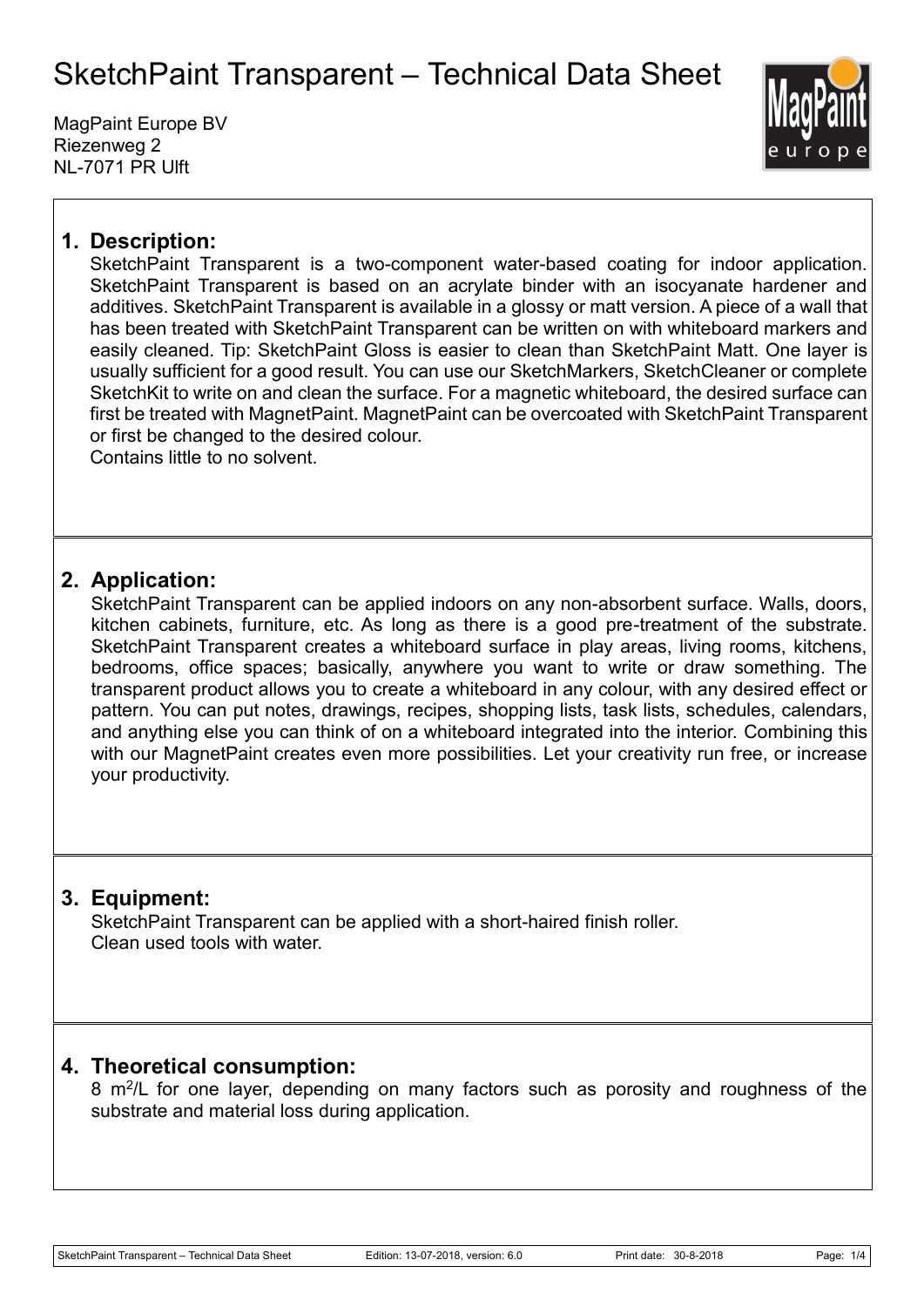MagPaint Europe BV Riezenweg 2 NL-7071 PR Ulft



## **5. Instructions for use – Application:**

Pre-treatment: It is best to properly clean and sand the substrate. SketchPaint can be applied directly on slightly absorbent surfaces such as wood, MDF, plasterboard and MagnetPaint. Pretreat highly absorbent mineral and wood substrates with a suitable primer. Sand existing coatings or plastic surfaces for a good matt finish. Remove any damaged or peeling paint layers. If necessary, first apply the desired colour to the substrate with a suitable paint and let it dry well. Ensure a surface that is as smooth as possible. Any irregularities will be harder to clean.

Application: Do not process at a temperatures below + 10°C and/or a relative humidity of more than 80%. Wear protective gloves when applying SketchPaint. Remove the cans from each other, open the large base can (B) and stir well. Then open the small hardener can (A) and scrape the complete contents at the base into the large can. Stir the mixture thoroughly for 3 minutes. The base will be slightly thicker after adding the hardener. If necessary, the SketchPaint can be diluted with water. Apply SketchPaint within one hour after mixing. Pour the mixture into a roller box and saturate the roller. Remove excess paint from the roller and apply the SketchPaint to the surface with long vertical strokes. Always paint wet-on-wet to prevent premature drying. Distribute SketchPaint evenly as quickly as possible and stop rolling. SketchPaint is tack-free after about 4 hours. Remove masking tape within 1 hour after applying the SketchPaint to prevent damage to the edges. A second layer can be applied within 4 hours without problems. If the SketchPaint has hardened, it must first be sanded with ultra-fine sandpaper and then cleaned thoroughly.

#### Additional tips:

- Regularly check that the entire surface is covered.
- For large surfaces, it is wise to dilute the SketchPaint to prevent premature drying.
- If you use multiple cans for one surface, make sure that the next can is mixed and ready before the first can is empty.
- Use a fresh roller and roller box for each SketchPaint can to prevent contamination with old paint.
- Do not close cans containing mixed material.
- Try not to apply more or less paint than the consumption prescribes. Layers that are too thick become bumpy, while layers that are too thin may cause problems with erasing.
- Masking tape not removed in time? Cut along the masking tape with a utility knife before removing it.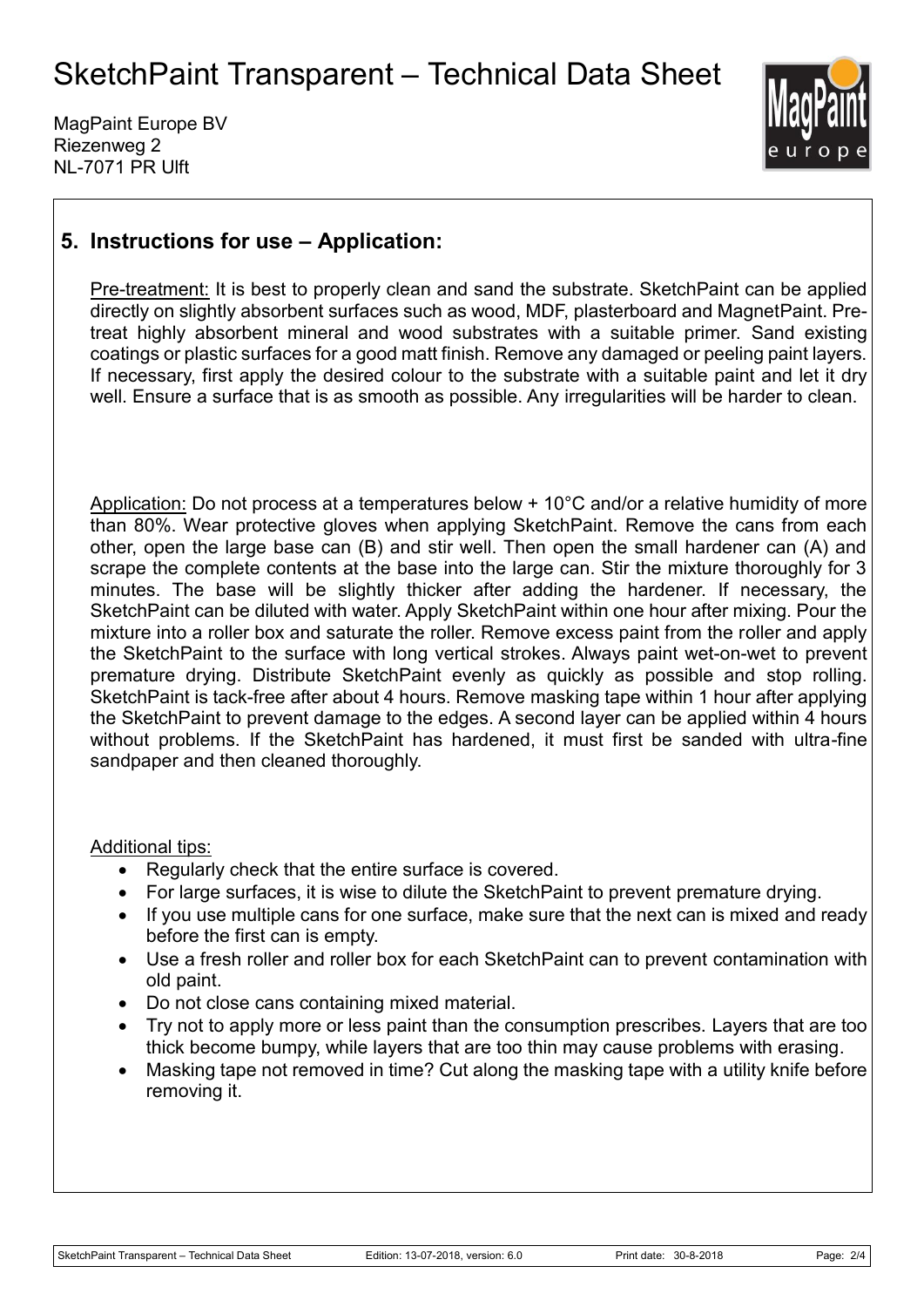MagPaint Europe BV Riezenweg 2 NL-7071 PR Ulft



### **6. Instructions for use – Use:**

Let SketchPaint dry for 5 days before writing on it. SketchPaint can be written on with our SketchMarkers, available in sets of 4 pieces in Black, Blue, Green, Red or different colours. In addition, our SketchKit offers a complete starter set of 4 colour markers, a microfibre cloth and a bottle of SketchCleaner. Stubborn marker residues can be removed with a damp cloth or our SketchCleaner. Preferably use the SketchCleaner every day to keep the surface clean. Inadvertently used a waterproof pen? Carefully remove stubborn "ghosting" with acetone or thinner. Do not use abrasive cleaning agents. We recommend the use of our tried and tested SketchMarkers. With other brands, first test whether it can be erased before writing on the entire surface.

#### **7. Storage advice:**

In unopened packaging, in a dry, well-ventilated room, away from direct sunlight at temperatures between 5°C and 35°C. NOTE: do not close after mixing!

### **8. VOC/Certification:**

EU limit value for this product (2004/42/EC, Cat. GWB, 2010): 140 g/L. This product contains 0 g/L